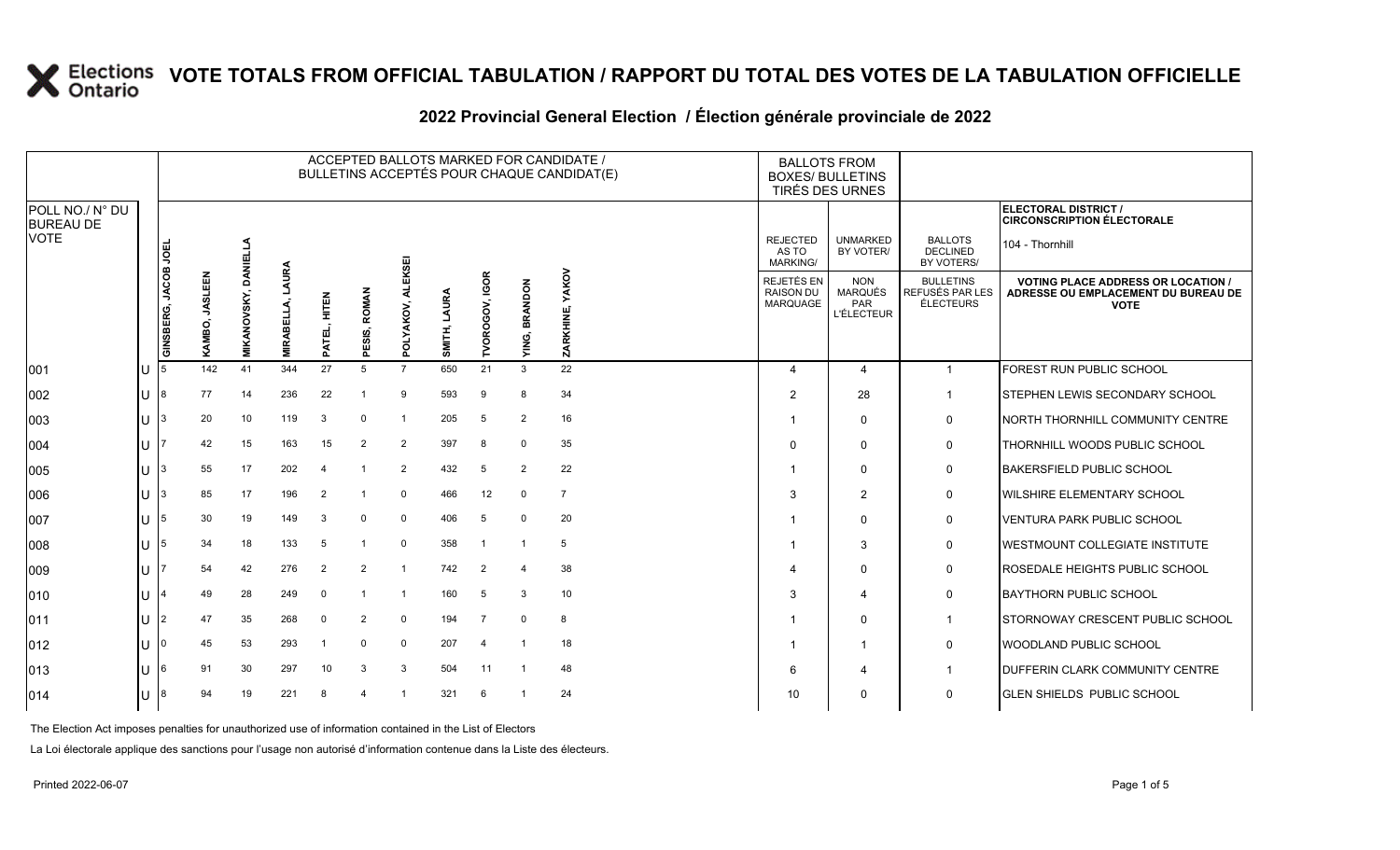### **2022 Provincial General Election / Élection générale provinciale de 2022**

|                                     |    |                      |                               |                             |                          |                      |                                                    |                       |                 |                |                  | ACCEPTED BALLOTS MARKED FOR CANDIDATE /<br>BULLETINS ACCEPTÉS POUR CHAQUE CANDIDAT(E) | <b>BOXES/ BULLETINS</b>                     | <b>BALLOTS FROM</b><br>TIRÉS DES URNES                   |                                                  |                                                                                                 |
|-------------------------------------|----|----------------------|-------------------------------|-----------------------------|--------------------------|----------------------|----------------------------------------------------|-----------------------|-----------------|----------------|------------------|---------------------------------------------------------------------------------------|---------------------------------------------|----------------------------------------------------------|--------------------------------------------------|-------------------------------------------------------------------------------------------------|
| POLL NO./ N° DU<br><b>BUREAU DE</b> |    |                      |                               |                             |                          |                      |                                                    |                       |                 |                |                  |                                                                                       |                                             |                                                          |                                                  | <b>ELECTORAL DISTRICT /</b><br><b>CIRCONSCRIPTION ÉLECTORALE</b>                                |
| <b>VOTE</b>                         |    |                      |                               |                             |                          |                      |                                                    | KSEI                  |                 |                |                  |                                                                                       | <b>REJECTED</b><br>AS TO<br><b>MARKING/</b> | <b>UNMARKED</b><br>BY VOTER/                             | <b>BALLOTS</b><br><b>DECLINED</b><br>BY VOTERS/  | 104 - Thornhill                                                                                 |
|                                     |    | GINSBERG, JACOB JOEL | <b>JASLEEN</b><br>ខ្ល<br>KAMI | <b>MIKANOVSKY, DANIELLA</b> | LAURA<br><b>MIRABELL</b> | EL, HITEN<br>Ę<br>D. | <b>ROMAN</b><br>ທົ<br>Ë<br>$\overline{\mathbf{a}}$ | AKOV,<br>ō<br>ā       | LAURA<br>SMITH, | TVOROGOV, IGOR | BRANDON<br>YING, | YAKOV<br>ZARKHINE,                                                                    | REJETÉS EN<br><b>RAISON DU</b><br>MARQUAGE  | <b>NON</b><br><b>MARQUÉS</b><br>PAR<br><b>L'ÉLECTEUR</b> | <b>BULLETINS</b><br>REFUSÉS PAR LES<br>ÉLECTEURS | <b>VOTING PLACE ADDRESS OR LOCATION /</b><br>ADRESSE OU EMPLACEMENT DU BUREAU DE<br><b>VOTE</b> |
| $ 015\rangle$                       | lu | 5                    | 63                            | 11                          | 274                      | 8                    | 2                                                  | $\boldsymbol{\Delta}$ | 322             | 12             | $\overline{2}$   | 16                                                                                    | 2                                           | $\overline{1}$                                           | $\mathbf 0$                                      | OUR LADY OF THE ROSARY C.E.S.                                                                   |
| 016                                 | lu |                      | 75                            | 21                          | 223                      | -1                   |                                                    | $\Omega$              | 373             | 10             |                  | 10                                                                                    | $\overline{2}$                              |                                                          | $\overline{2}$                                   | ST. JOSEPH THE WORKER C.E.S.                                                                    |
| 017                                 | lu | 5                    | 62                            | 17                          | 151                      | $\Omega$             | -1                                                 | 5                     | 405             | 8              | 4                | 15                                                                                    | 3                                           | 5                                                        | 0                                                | <b>BROWNRIDGE PUBLIC SCHOOL</b>                                                                 |
| 018                                 | lυ |                      | 73                            | 13                          | 193                      | $\mathbf 0$          | $\overline{1}$                                     | $\overline{2}$        | 273             | 5              | 6                | 18                                                                                    | 3                                           | $\overline{2}$                                           | $\mathsf{O}$                                     | LOUIS-HONORE FRECHETTE PUBLIC<br><b>SCHOOL</b>                                                  |
| 019                                 | lu | 12                   | 88                            | 39                          | 282                      | $\overline{2}$       | $\overline{2}$                                     | 3                     | 567             | 13             |                  | 41                                                                                    | 5                                           | 3                                                        | 2                                                | <b>WESTMINSTER PUBLIC SCHOOL</b>                                                                |
| 020                                 | lu |                      | 50                            | 27                          | 195                      |                      | $\overline{2}$                                     | 3                     | 553             | 12             | 6                | 39                                                                                    | $\overline{2}$                              | 3                                                        | $\overline{2}$                                   | THORNHILL PUBLIC SCHOOL                                                                         |
| 021                                 | ш  |                      | 97                            | 43                          | 187                      | 3                    |                                                    | $\mathbf 0$           | 536             | 12             | -7               | 40                                                                                    | $\Omega$                                    | $\overline{2}$                                           | $\mathsf{O}$                                     | <b>BLESSED SCALABRINI CATHOLIC</b><br><b>ELEMENTARY</b>                                         |
| 022                                 | lu | 5                    | 46                            | 20                          | 166                      | 3                    |                                                    | $\overline{1}$        | 398             | 9              |                  | 16                                                                                    | $\Omega$                                    | $\mathbf 0$                                              | 3                                                | YORKHILL ELEMENTARY SCHOOL                                                                      |
| 023                                 | lu |                      | 116                           | 66                          | 407                      | 3                    | 3                                                  | 5                     | 542             | 21             |                  | 26                                                                                    | 3                                           | 2                                                        | $\mathbf{1}$                                     | <b>THORNHILL SECONDARY SCHOOL</b>                                                               |
| 024                                 | lυ |                      | 91                            | 36                          | 304                      | 5                    | 3                                                  | 3                     | 359             | 14             |                  | 12                                                                                    | $\Omega$                                    | $\overline{2}$                                           | 3                                                | <b>HENDERSON AVENUE PUBLIC SCHOOL</b>                                                           |
| 400                                 | lu |                      | 32                            | 6                           | 80                       | $\mathbf 0$          | $\Omega$                                           |                       | 72              | $\mathbf 0$    | $\Omega$         | $\overline{2}$                                                                        |                                             | $\Omega$                                                 | 0                                                | <b>EXPO CITY</b>                                                                                |
| 401A                                | lu |                      | 9                             | 2                           | 35                       | $\Omega$             |                                                    | $\Omega$              | 68              | 3              | $\Omega$         | $\overline{2}$                                                                        | 3                                           | 0                                                        | 0                                                | <b>CHATEAU PARC CONDOS</b>                                                                      |
| 401B                                | lu |                      | 14                            |                             | 36                       | $\Omega$             | $\overline{2}$                                     | $\Omega$              | 63              | $\Omega$       | $\Omega$         | 3                                                                                     |                                             | $\Omega$                                                 | $\mathbf 0$                                      | <b>CHATEAU PARC CONDOS</b>                                                                      |

The Election Act imposes penalties for unauthorized use of information contained in the List of Electors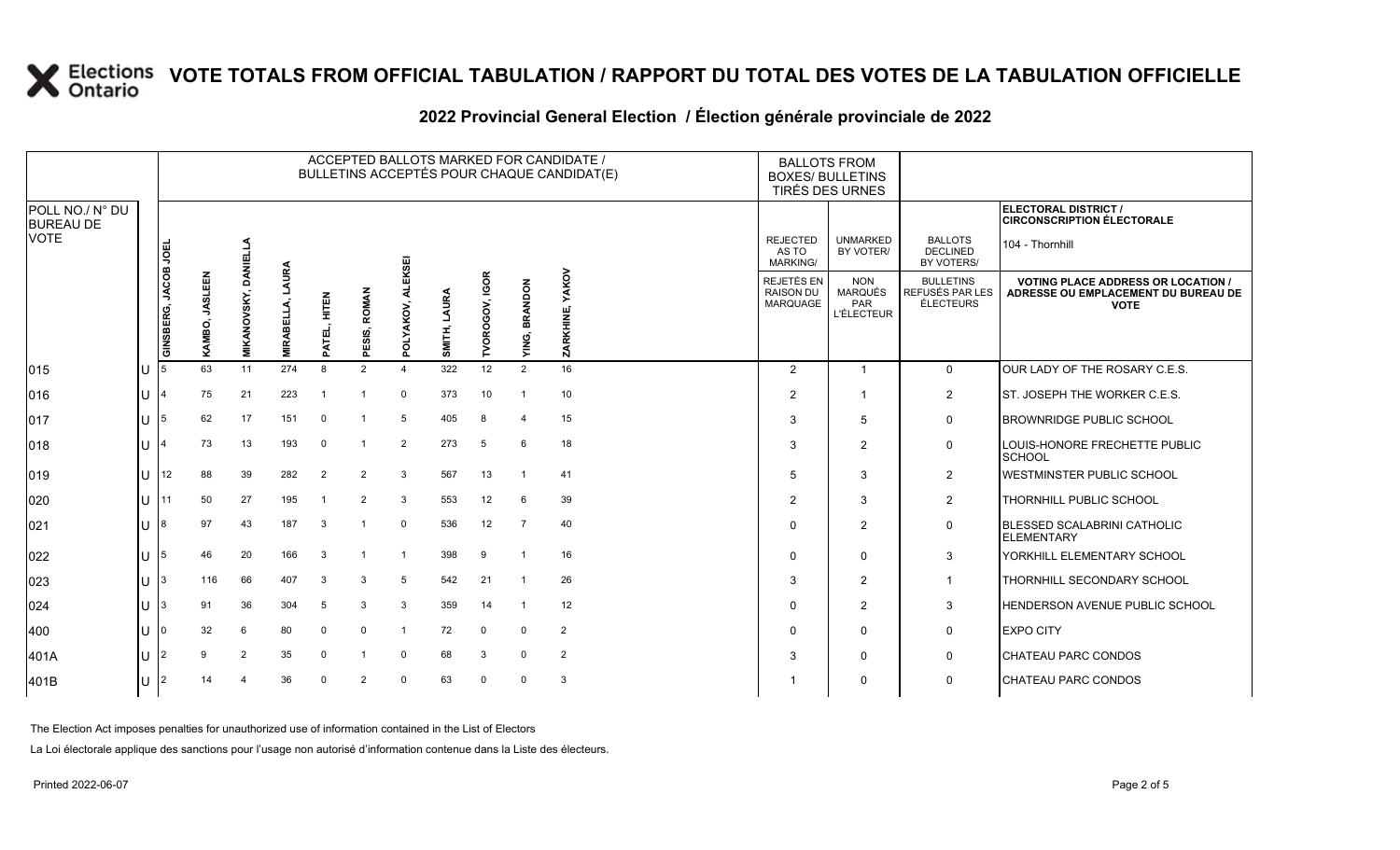### **2022 Provincial General Election / Élection générale provinciale de 2022**

|                                     |     |                      |                        |                   |                          |                     |                  |                         |                 |                         |                         | ACCEPTED BALLOTS MARKED FOR CANDIDATE /<br>BULLETINS ACCEPTÉS POUR CHAQUE CANDIDAT(E) | <b>BOXES/ BULLETINS</b>                     | <b>BALLOTS FROM</b><br>TIRÉS DES URNES                          |                                                         |                                                                                                 |
|-------------------------------------|-----|----------------------|------------------------|-------------------|--------------------------|---------------------|------------------|-------------------------|-----------------|-------------------------|-------------------------|---------------------------------------------------------------------------------------|---------------------------------------------|-----------------------------------------------------------------|---------------------------------------------------------|-------------------------------------------------------------------------------------------------|
| POLL NO./ N° DU<br><b>BUREAU DE</b> |     |                      |                        |                   |                          |                     |                  |                         |                 |                         |                         |                                                                                       |                                             |                                                                 |                                                         | <b>ELECTORAL DISTRICT /</b><br><b>CIRCONSCRIPTION ÉLECTORALE</b>                                |
| <b>VOTE</b>                         |     |                      |                        | ¶<br>∃            |                          |                     |                  | KSEI                    |                 |                         |                         |                                                                                       | <b>REJECTED</b><br>AS TO<br><b>MARKING/</b> | <b>UNMARKED</b><br>BY VOTER/                                    | <b>BALLOTS</b><br><b>DECLINED</b><br>BY VOTERS/         | 104 - Thornhill                                                                                 |
|                                     |     | GINSBERG, JACOB JOEL | LEEN<br>gyr<br>S.<br>Š | MIKANOVSKY, DANIE | LAURA<br><b>MIRABELL</b> | HITEN<br>H<br>PATEL | ESIS, ROMAN<br>ᇍ | YAKOV<br>ಕ<br>$\Omega$  | LAURA<br>SMITH, | TVOROGOV, IGOR          | <b>BRANDON</b><br>YING, | ZARKHINE, YAKOV                                                                       | REJETÉS EN<br><b>RAISON DU</b><br>MARQUAGE  | <b>NON</b><br><b>MARQUÉS</b><br><b>PAR</b><br><b>L'ÉLECTEUR</b> | <b>BULLETINS</b><br>REFUSÉS PAR LES<br><b>ÉLECTEURS</b> | <b>VOTING PLACE ADDRESS OR LOCATION /</b><br>ADRESSE OU EMPLACEMENT DU BUREAU DE<br><b>VOTE</b> |
| 402                                 | IU  |                      | 12                     | $\overline{7}$    | 38                       | -1                  |                  | 2                       | 65              | 3                       | $\Omega$                |                                                                                       | $\Omega$                                    | $\overline{1}$                                                  | $\mathbf 0$                                             | THE FOUNTAINS                                                                                   |
| 403                                 | lU  |                      | $\overline{7}$         | 4                 | 14                       | $\Omega$            | $\mathbf 0$      | $\overline{\mathbf{1}}$ | 31              | 0                       | $\Omega$                | $\mathbf 0$                                                                           | $\Omega$                                    | $\mathbf 0$                                                     | 0                                                       | <b>RESIDENCE OF BEAUCLAIRE</b>                                                                  |
| 404                                 | lU  |                      |                        | 9                 | 44                       | $\Omega$            | $\Omega$         | $\overline{2}$          | 108             | 4                       | $\Omega$                | 12                                                                                    | 0                                           | 1                                                               | 0                                                       | CTR PARK CONDOS - 20 & 30 NORTH PARK                                                            |
| 405                                 | lU  | 12                   | 5                      | 5                 | 38                       | $\Omega$            | $\Omega$         | $\overline{2}$          | 86              | $\mathbf 0$             | $\Omega$                | $\overline{\mathbf{4}}$                                                               | $\Omega$                                    | $\mathbf 0$                                                     | 0                                                       | <b>ROYAL PROMENADE I</b>                                                                        |
| 406                                 | lU  | 12                   | 3                      |                   | 40                       | 0                   |                  | $\mathbf 0$             | 92              | 0                       |                         | $\overline{2}$                                                                        | $\Omega$                                    | $\mathbf 0$                                                     | 0                                                       | <b>ROYAL PROMENADE 2</b>                                                                        |
| 407                                 | IU. | 12.                  | 12                     | 8                 | 19                       | 0                   | $\Omega$         |                         | 80              | 3                       |                         | 8                                                                                     | $\Omega$                                    | $\mathbf 0$                                                     | 0                                                       | THORNHILL CITY CENTRE                                                                           |
| 408                                 | IU  |                      | 9                      | 9                 | 45                       | $\overline{2}$      | $\Omega$         | $\mathbf 0$             | 129             | 8                       | $\Omega$                | 3                                                                                     | $\Omega$                                    | $\mathbf{0}$                                                    | $\mathbf 0$                                             | <b>THE BEVERLEY &amp; VISTA OF THORNHILL</b>                                                    |
| 409                                 | lU  |                      | 14                     | 3                 | 44                       | $\Omega$            | $\Omega$         | 0                       | 71              | $\overline{\mathbf{4}}$ |                         | 3                                                                                     | $\Omega$                                    | 0                                                               | 0                                                       | <b>THE PALLADIUM</b>                                                                            |
| 410                                 | IU. | 5                    | 8                      | 3                 | 35                       | $\Omega$            | $\Omega$         | 3                       | 77              |                         | 0                       | $\overline{\mathbf{4}}$                                                               | 3                                           | 6                                                               | $\overline{1}$                                          | <b>PROMENADE TOWERS II</b>                                                                      |
| 411                                 | lU  |                      | 11                     | $\overline{4}$    | 60                       | -1                  | $\Omega$         |                         | 87              | 3                       | $\Omega$                | 13                                                                                    |                                             | 1                                                               | 0                                                       | <b>FOREST HILL NORTH</b>                                                                        |
| 412                                 | lU  | l2                   |                        | 4                 | 26                       |                     | $\Omega$         | -1                      | 64              | $\overline{2}$          | $\Omega$                | 3                                                                                     |                                             | 0                                                               | $\mathbf 0$                                             | PLAZA DEL SOL TOWER                                                                             |
| 413                                 | IU. |                      | 9                      | 3                 | 44                       | $\Omega$            | $\Omega$         | $\overline{2}$          | 121             | $\mathbf 0$             |                         |                                                                                       |                                             | 8                                                               | 0                                                       | <b>TOWNSGATE CONDO I</b>                                                                        |
| 414                                 | lU  |                      | 14                     | $\overline{2}$    | 44                       | $\Omega$            |                  | $\overline{2}$          | 107             | $\mathbf 0$             | $\Omega$                | 3                                                                                     | $\Omega$                                    |                                                                 | $\mathbf 0$                                             | <b>TOWNSGATE CONDO II</b>                                                                       |
| 415A                                | IU  | 10                   | 17                     | 12                | 68                       | $\Omega$            | $\Omega$         | $\mathbf 0$             | 61              | 2                       | $\overline{2}$          | 3                                                                                     | $\overline{2}$                              | 0                                                               | 0                                                       | THE ORCHARD CLUB                                                                                |

The Election Act imposes penalties for unauthorized use of information contained in the List of Electors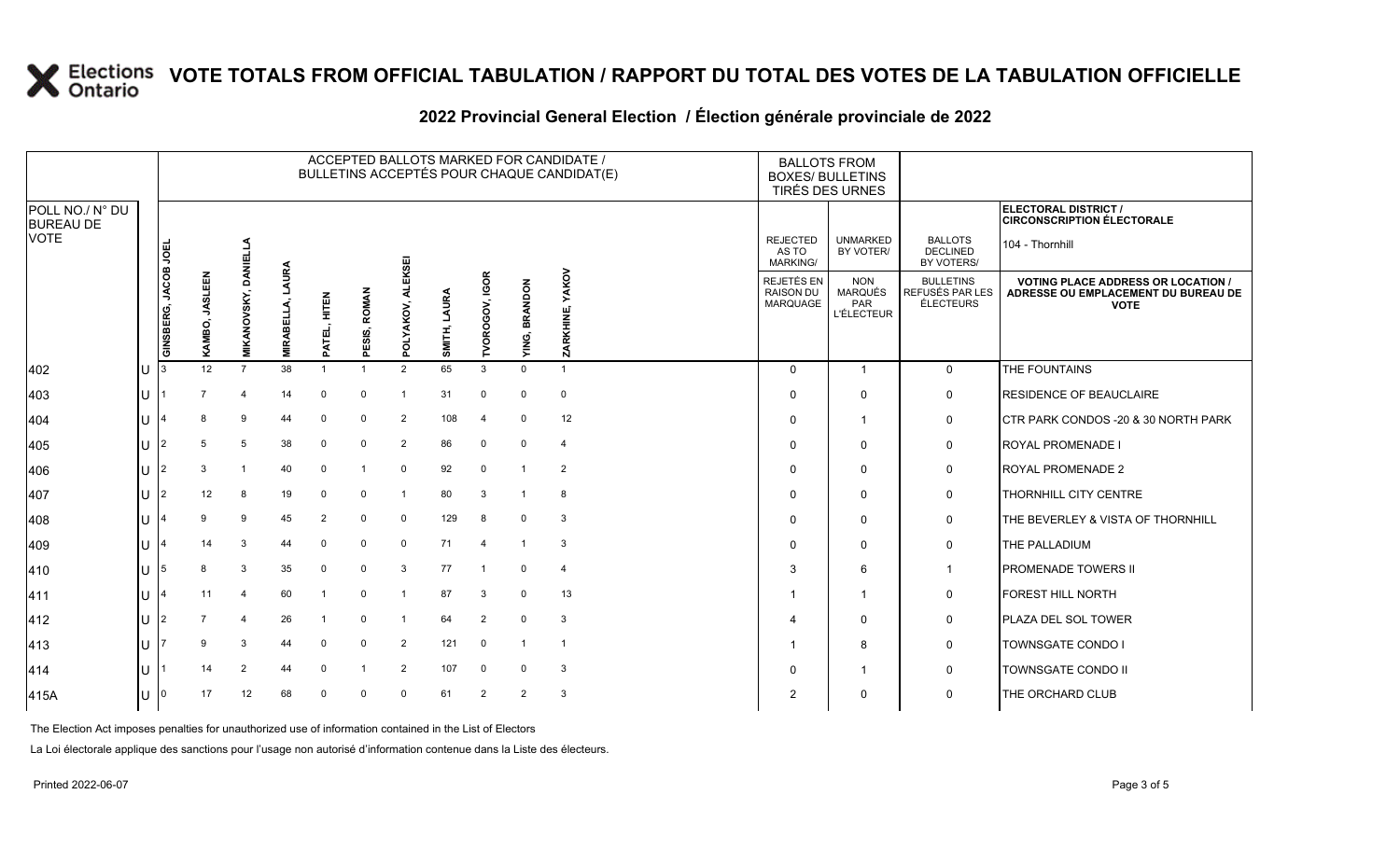### **2022 Provincial General Election / Élection générale provinciale de 2022**

|                                     |        | ACCEPTED BALLOTS MARKED FOR CANDIDATE /<br>BULLETINS ACCEPTÉS POUR CHAQUE CANDIDAT(E) |                          |                             |                         |                           |                            |                |                 |                       |                         |                    |  | <b>BALLOTS FROM</b><br><b>BOXES/ BULLETINS</b><br>TIRÉS DES URNES |                                                          |                                                  |                                                                                                 |
|-------------------------------------|--------|---------------------------------------------------------------------------------------|--------------------------|-----------------------------|-------------------------|---------------------------|----------------------------|----------------|-----------------|-----------------------|-------------------------|--------------------|--|-------------------------------------------------------------------|----------------------------------------------------------|--------------------------------------------------|-------------------------------------------------------------------------------------------------|
| POLL NO./ N° DU<br><b>BUREAU DE</b> |        |                                                                                       |                          |                             |                         |                           |                            |                |                 |                       |                         |                    |  |                                                                   |                                                          |                                                  | <b>ELECTORAL DISTRICT /</b><br><b>CIRCONSCRIPTION ÉLECTORALE</b>                                |
| <b>VOTE</b>                         |        |                                                                                       |                          |                             |                         |                           |                            | EKSEI          |                 |                       |                         |                    |  | <b>REJECTED</b><br>AS TO<br><b>MARKING/</b>                       | <b>UNMARKED</b><br>BY VOTER/                             | <b>BALLOTS</b><br><b>DECLINED</b><br>BY VOTERS/  | 104 - Thornhill                                                                                 |
|                                     |        | GINSBERG, JACOB JOEI                                                                  | <b>JASLEEN</b><br>KAMBO, | <b>MIKANOVSKY, DANIELLA</b> | AURA<br><b>MIRABELL</b> | HLLEV<br>HL<br>ATEL,<br>௳ | <b>ROMAN</b><br>ESIS,<br>ᇍ | POLYAKOV,      | LAURA<br>SMITH, | <b>TVOROGOV, IGOR</b> | <b>BRANDON</b><br>YING, | YAKOV<br>ZARKHINE, |  | REJETÉS EN<br><b>RAISON DU</b><br>MARQUAGE                        | <b>NON</b><br><b>MARQUÉS</b><br>PAR<br><b>L'ÉLECTEUR</b> | <b>BULLETINS</b><br>REFUSÉS PAR LES<br>ÉLECTEURS | <b>VOTING PLACE ADDRESS OR LOCATION /</b><br>ADRESSE OU EMPLACEMENT DU BUREAU DE<br><b>VOTE</b> |
| 415B                                | U      |                                                                                       | 24                       | 12                          | 61                      |                           |                            | $\Omega$       | 71              | $\overline{2}$        | $\overline{2}$          | $\Omega$           |  | $\mathbf{0}$                                                      | $\Omega$                                                 | $\mathbf{1}$                                     | THE ORCHARD CLUB                                                                                |
| 416                                 | U      |                                                                                       |                          | 6                           | 13                      | $\mathbf 0$               | $\Omega$                   | $\mathbf 0$    | 46              | $\overline{2}$        | $\mathbf 0$             |                    |  | $\Omega$                                                          | $\mathbf 0$                                              | $\mathbf 0$                                      | <b>PARK TERRACE I</b>                                                                           |
| 417                                 | U      | $\mathfrak{p}$                                                                        | 11                       | 6                           | 31                      | $\mathbf 0$               |                            | -1             | 42              | 4                     | $\mathbf 0$             | - 1                |  | $\overline{2}$                                                    | $\mathbf 0$                                              | 0                                                | <b>PARK TERRACE II</b>                                                                          |
| 418                                 | $\cup$ | 3                                                                                     |                          | 5                           | 21                      | $\mathbf 0$               | $\Omega$                   | -1             | 49              | 0                     | $\mathbf 0$             | $\overline{2}$     |  |                                                                   | $\Omega$                                                 | 0                                                | <b>EIFFEL TOWERS</b>                                                                            |
| 419                                 | U      |                                                                                       | 14                       | $\Omega$                    | 13                      | $\Omega$                  |                            | $\mathbf 0$    | 40              | $\overline{2}$        | $\mathbf 0$             | - 1                |  | $\Omega$                                                          | $\Omega$                                                 | 0                                                | <b>CLASSIQUE AT EIFFEL TOWERS</b>                                                               |
| 420                                 | U      |                                                                                       |                          | 3                           | 31                      | $\Omega$                  |                            | $\mathbf 0$    | 148             | $\overline{2}$        |                         | 6                  |  |                                                                   | $\Omega$                                                 | 0                                                | THE CONSERVATORY                                                                                |
| 421                                 | U      |                                                                                       | 17                       | 12                          | 101                     | $\overline{2}$            | 2                          | $\mathbf 0$    | 38              | $\overline{2}$        | $\mathbf 0$             |                    |  |                                                                   | $\Omega$                                                 | 0                                                | THE GAZEBO OF THORNHILL                                                                         |
| 422                                 | U      |                                                                                       | 8                        | 6                           | 64                      | $\mathbf 0$               |                            | 0              | 35              | $\mathbf 0$           | $\mathbf 0$             | - 1                |  | $\Omega$                                                          | $\Omega$                                                 | 0                                                | THE THORNHILL SUMMIT                                                                            |
| 700                                 |        |                                                                                       |                          | $\overline{4}$              | 15                      | $\mathbf 0$               |                            | $\mathbf 0$    | 20              | $\mathbf 0$           | $\mathbf 0$             | -1                 |  | $\Omega$                                                          | $\Omega$                                                 | 0                                                | FOUR ELMS RETIREMENT RESIDENCE                                                                  |
| 701                                 | U      | 2                                                                                     | 6                        | 17                          | 12                      | 4                         | $\Omega$                   | 3              | 5               | 6                     | 0                       | 3                  |  | $\Omega$                                                          | $\Omega$                                                 | 0                                                | <b>HESPERUS VILLAGE</b>                                                                         |
| 702                                 | U      |                                                                                       |                          | $\overline{2}$              | 11                      | $\Omega$                  | -1                         | $\mathbf 1$    | 24              | 0                     | $\mathbf 0$             | - 1                |  |                                                                   | $\mathbf 0$                                              | 0                                                | CHARTWELL CONSTANTIA RETIREMENT<br>RES.                                                         |
| 703                                 | U      |                                                                                       |                          | $\overline{1}$              | 27                      | $\overline{1}$            | $\Omega$                   | $\mathbf 0$    | 31              | $\mathbf 0$           | $\mathbf 0$             | $\mathbf 0$        |  | 2                                                                 | 3                                                        | $\mathbf 0$                                      | <b>AMICA OF THORNHILL</b>                                                                       |
| 704                                 |        |                                                                                       |                          | 5                           | 31                      |                           |                            | $\Omega$       | 23              | $\mathbf 0$           | $\mathbf 0$             | $\mathbf 0$        |  |                                                                   | 3                                                        | 0                                                | <b>SUNRISE OF THORNHILL</b>                                                                     |
| 705                                 | U      | 0                                                                                     |                          | 7                           | 3                       | $\Omega$                  | $\Omega$                   | $\overline{2}$ | 12              | $\mathbf 0$           | $\mathbf 0$             | $\mathbf 0$        |  | $\Omega$                                                          | $\Omega$                                                 | $\mathbf 0$                                      | <b>ANNSWELL COURT SENIOR CITIZENS APT</b>                                                       |

The Election Act imposes penalties for unauthorized use of information contained in the List of Electors